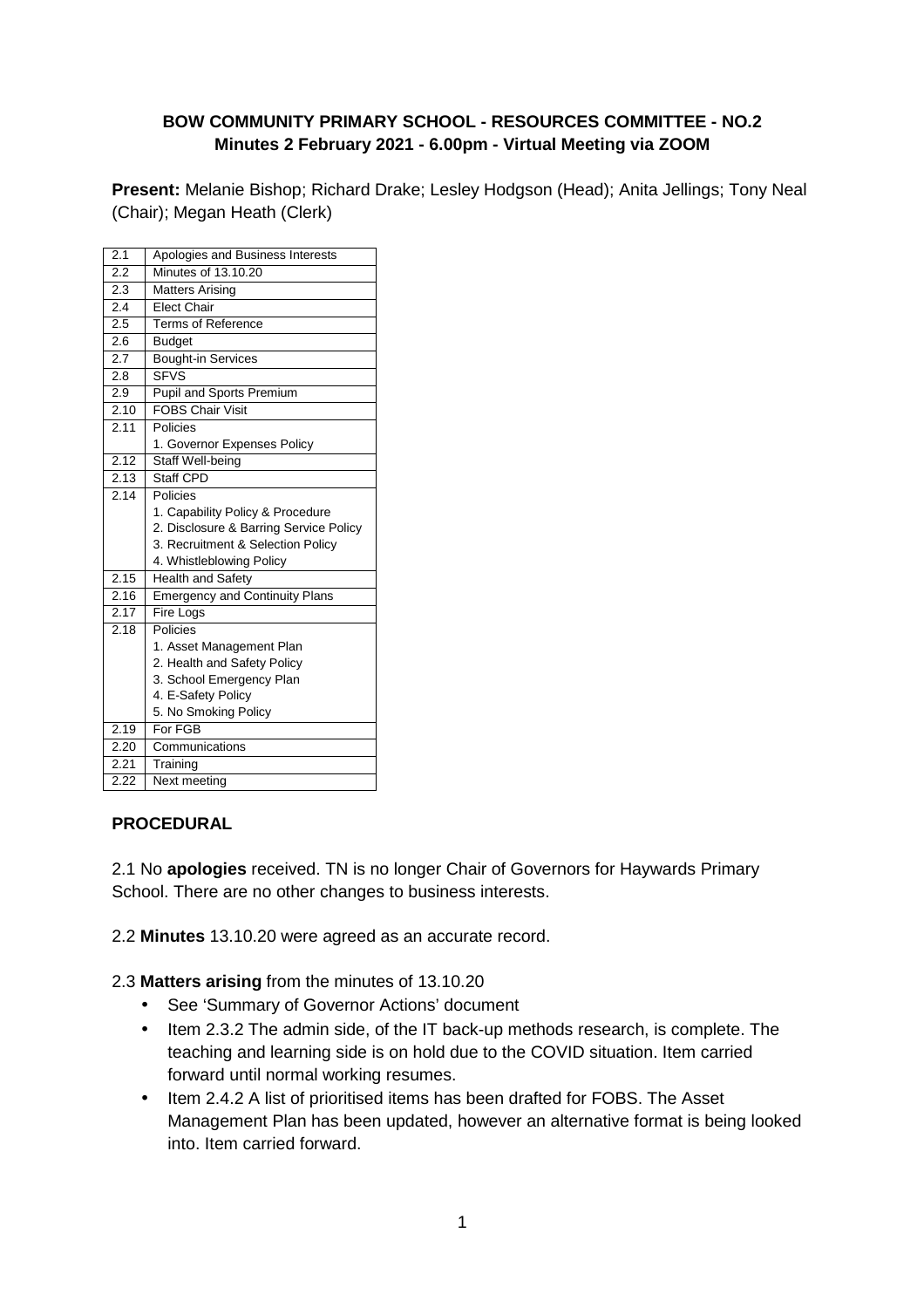## 2.4 **Elect Chair**

- MH asked governors if anyone is willing to take on the position of Chair of the Resources Committee. No-one volunteered.
- TN will continue as chair of the resources committee in the short term.
- It was noted how having the chair of governors as a committee chair is considered bad practice.
- It was suggested that Erin Blake could be invited to join the committee and chair, as part of her CPD towards becoming chair of governors in the future.
- TN urged governors to challenge him if they disagree with any actions/decisions.
- Governors acknowledged how reliant the board is on the more experienced governors and how efforts are being made by the less experienced governors to develop their knowledge.
- The skills audit will highlight the board's weaker areas.
- MH will update the Terms of Reference (TOR) for the committee.

# **ACTIONS: 1. TN to contact EB regarding joining the Resources Committee and potentially becoming chair.**

**2. MH to update the TOR.** 

### 2.5 **Terms of Reference (TOR)**

- Governors agreed that there should be TOR to reflect TNs position and responsibilities as the Lead COVID Governor.
- It was discussed whether this should be added on to the FGB TOR rather than Resources. It was decided that either would be acceptable, as the health and safety element is part of Resources.
- Governors agreed that a COVID section will be added to the Resources TOR.

## **ACTIONS:1. TN to write and circulate COVID TOR, for governors to approve via email. 2. MH to add agreed COVID TOR to Resources TOR.**

### **FINANCE**

## 2.6 **Budget**

- The budget forecast has been circulated around all governors.
- There have been no changes since the budget report received at the FGB4 meeting last week. The context and concerns remain unchanged.
- The figures are not good. There has been no reply from County regarding the budget concerns. A reply is anticipated following the receipt of this year's budget.
- There are no specific recommendations to make. There is no means of reducing the spend.
- Both the SFVS and Finance audit show that we are within normal range.
- The total spend needed to complete all items on the asset management plan is much larger than the budget available.
- There is an anticipated increase in schools' budget, according to media reports.
- Governors asked if they would be allowed to observe the next meeting between Susan Vile (SV) and Suzette.
	- o LH explained how this would not be appropriate due to the confidential nature of some of the documents reviewed (eg. staff contracts).
	- o It may be possible to observe the following meeting.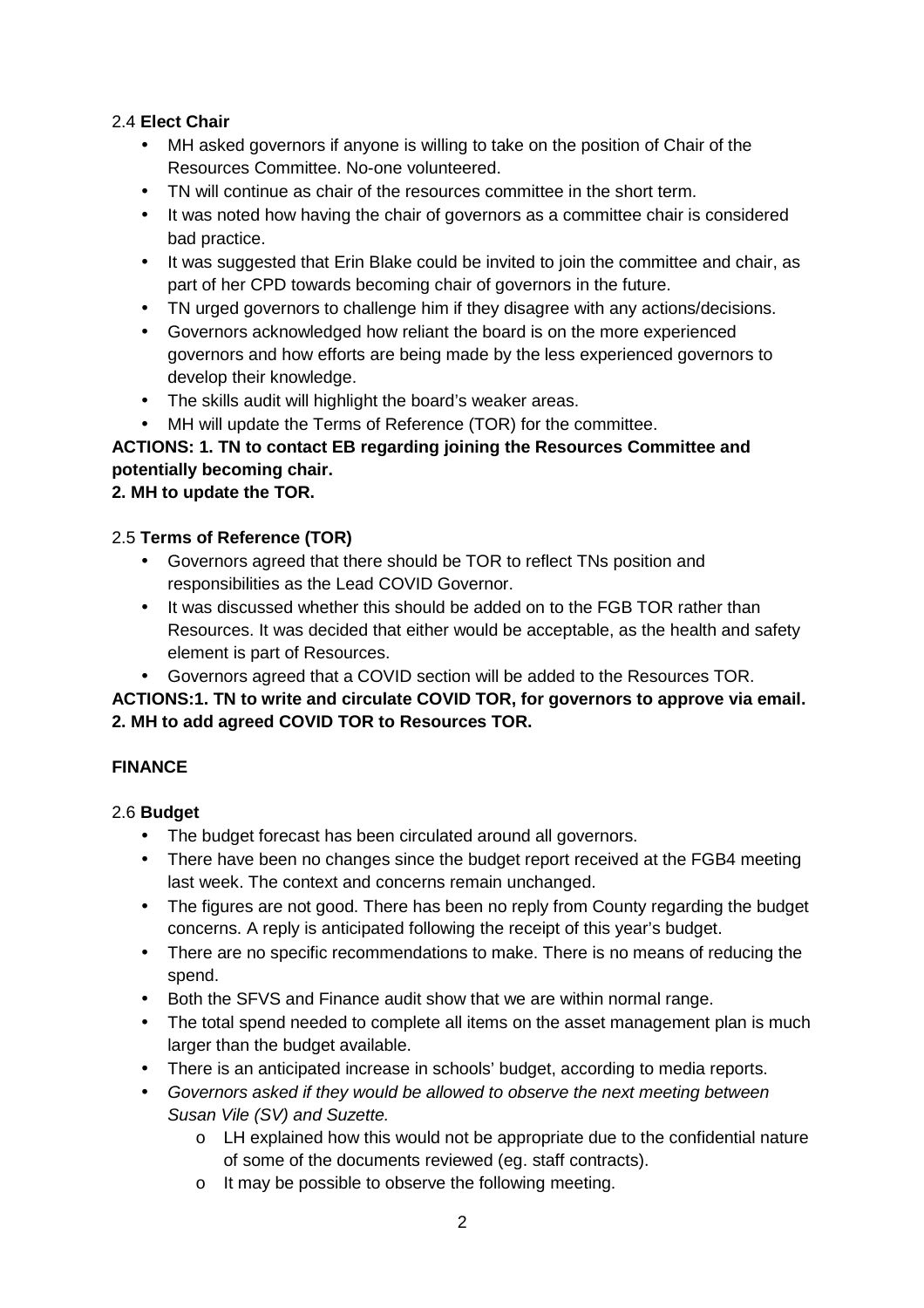## 2.7 **Bought-in Services**

- 'Bow Primary School Contracts' document was circulated prior to the meeting.
- During the COVID situation is not a good time to be amending our contracts. These will be reviewed upon the school reopening. Items like insurance are organised by County and cannot be changed.
- Governors asked if there is anything specific that would be reviewed, if we were not in the COVID situation.
	- o LH explained that there is nothing that stands out. The contracts are reviewed periodically by LH and SV.
	- $\circ$  There are certain contracts that we have no control over as they are set by County. These tend to be the highly priced contracts.
- Governors did visit the Deals for Schools website, however there was nothing relevant available for the South West region.

### 2.8 **SFVS**

- This has been completed up to March 2020. It included pupil numbers and attainments and compares us to similar schools.
- The results are reassuring and we had covered many of the points raised.
- The RAG ratings results were as anticipated. eg. The energy bills are high, this is one of the items set by County that we cannot change.
- The Benchmarking flagged the high cost of management within the school. This is due to there being one headteacher to 5 teachers, which is high compared to many larger schools.
- Governors agreed that the SFVS is ready to be recommended to FGB.
- This needs to be submitted by the end of March.

### 2.9 **Pupil and Sports Premium**

- The Pupil Premium was reviewed and published during the Autumn term.
- The Sports Premium needs to be carried forward. This is due to the school being closed and the lack of opportunity, due to COVID, for a range of sports and the planned programme to take place. LH to have a meeting with Gemma Salmon to discuss the plan.
- PE has only been delivered for 1 out of 3 terms, due to the school closures. It was suggested that the current plan be carried forward due to the targets still being relevant. Minor tweaks will need to be made.

### **ACTION: LH to meet with GS to discuss Sports Premium Plan.**

### 2.10 **FOBS Chair Visit**

- It was noted that the FOBS chair has not been invited to this meeting, as set in the Annual Plan, due to COVID and the school closure.
- FOBS are looking for specific items to fund raise for.
- The Asset Management plan is almost ready to share.
- RD will pass on suggestions from the Asset Management Plan to FOBS, upon completion.

### **ACTION: RD to contact FOBS with suggestions for fund raising targets.**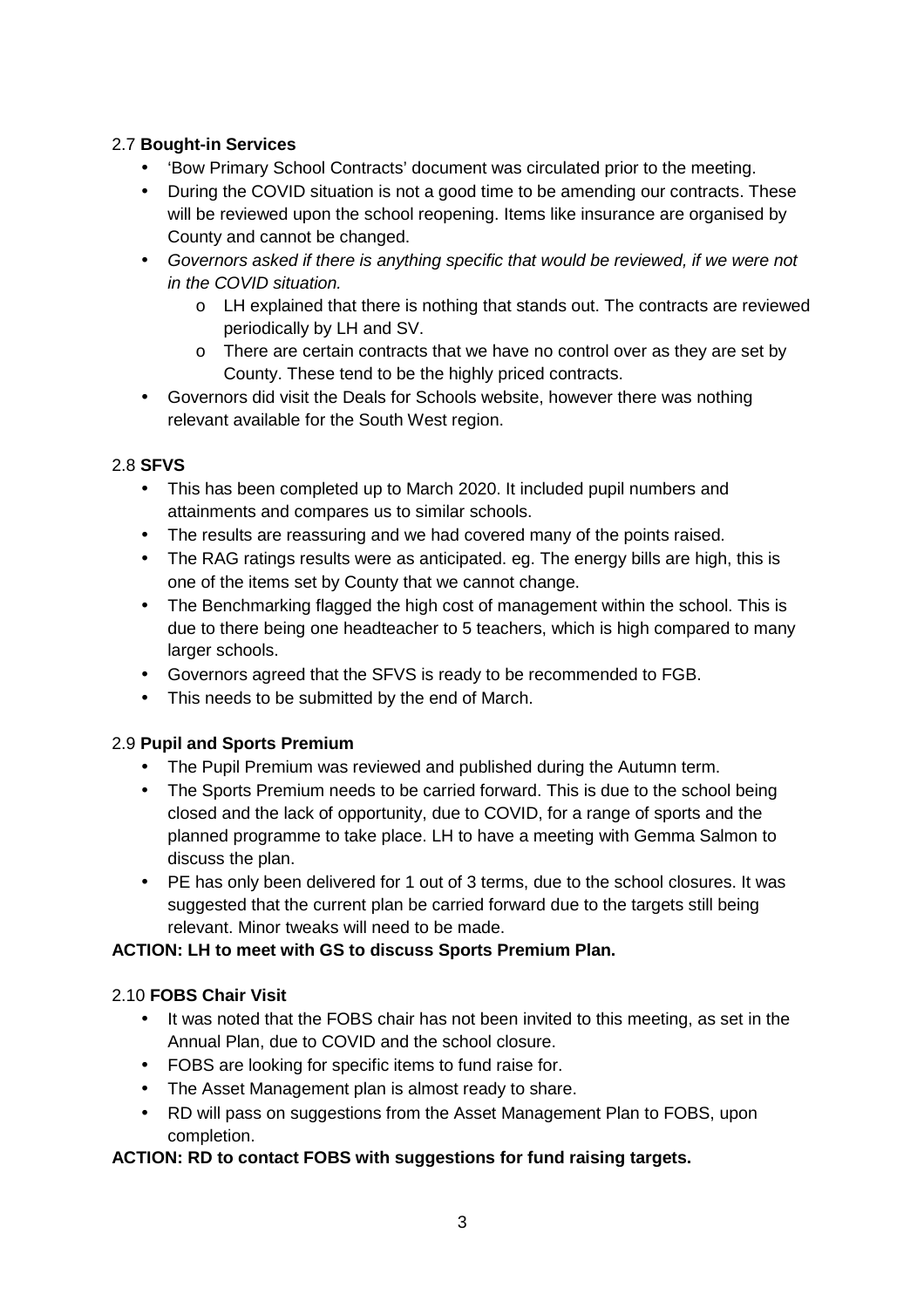## 2.11 **Policies**

## 2.11.1 **Governor Expenses Policy**

- There are no changes to this policy.
- Governors were reminded that they are able to claim for relevant expenses.
- Governor Expenses Policy
	- o Proposed by TN. Seconded by RD. Agreed by ALL.

## **PERSONNEL**

## 2.12 **Staff Well-being**

- Staff well-being is generally good.
- There have been separate staff meetings for teachers; TAs; and MTAs.
- The teachers are keen to be in full time due to this being better for everyone involved.
- LH is monitoring all staff mental health.
- The TAs are involved in daily ZOOM meetings.
- One of the MTAs has resigned.
- All staff are completing the lateral flow COVID tests.
- One member of staff is off sick, recovering from an operation.
- Governors asked if there was any official word from the government on COVID vaccinations for school staff.
	- o LH explained that there is not. It is not expected due to the practicalities of the role out needed. The feeling is that the suggestion of priority vaccinations for school staff is more political.
- Governors asked for confirmation that all staff are feeling supported and safe at the school.
	- o LH explained that she is confident that everyone is ok, but will continue to monitor the situation.

## 2.13 **Staff CPD**

- Governors asked what impact COVID has had on Staff CPD.
	- o LH explained that nearly all training has been virtual since before Christmas. Some training has been cancelled due to the current lockdown.
	- $\circ$  CPD is going well. There has been some NQT training taking place. And the Subject Leader briefings are all happening.
	- o The virtual training is not the same as attending face to face training. The increased screen time is tiring and the usual break-out discussions and networking cannot happen.
- Governors asked if the budget will need to be reviewed when normal operation resumes, due to staff/governors wanting to attend face to face versions of training to consolidate what they learned virtually.
	- o LH explained how events like the Subject Leader Briefings are not expensive as we receive them through the DTSA.
	- o The current struggle is covering classes. TAs are being used at the moment due to low pupil numbers.
	- o We will not know this until it happens.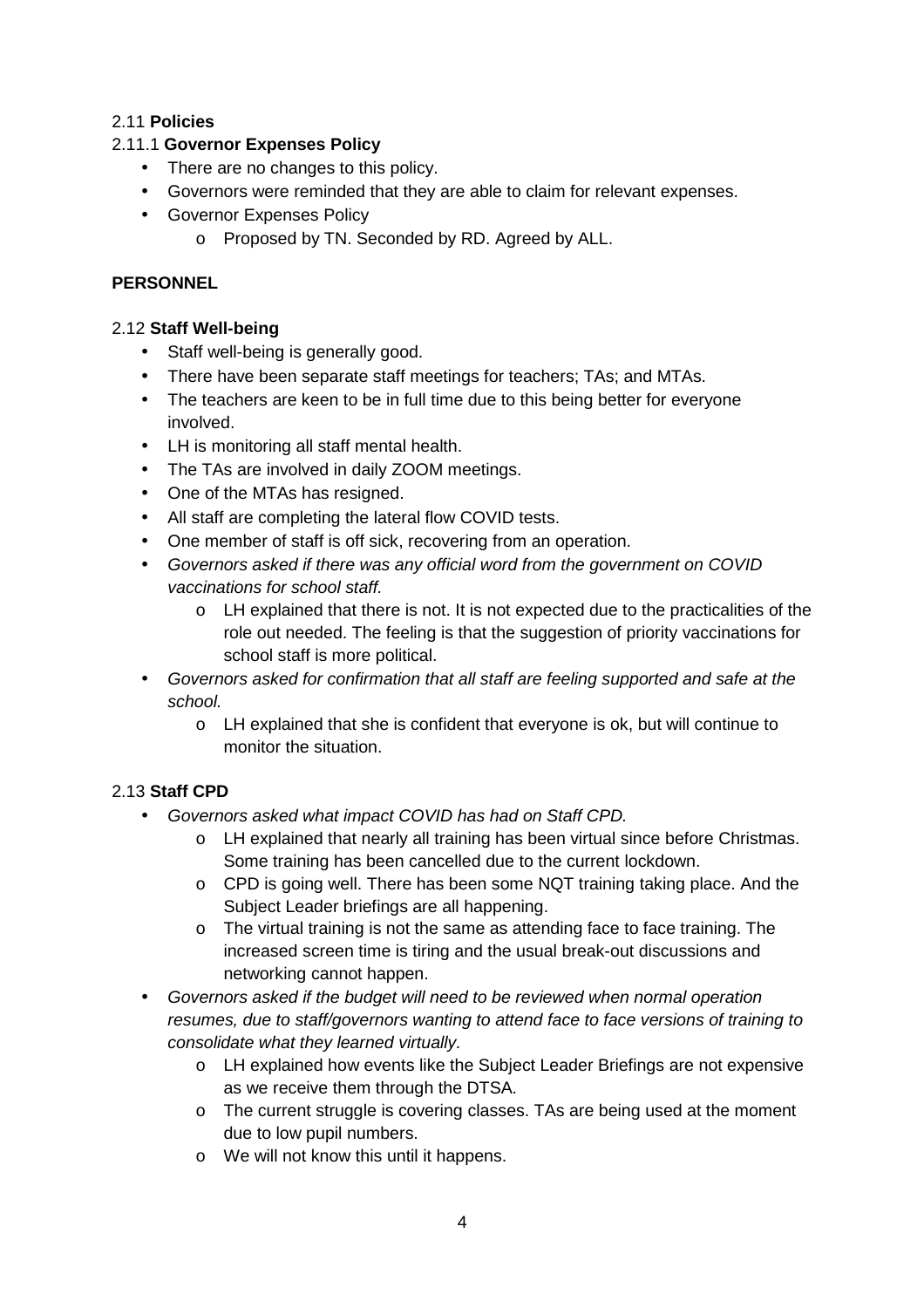- Governors asked if it is anticipated that many staff will attend face to face versions of their training to consolidate what they have already learned.
	- o LH expects that they will. Face to face learning is a preferred method that teachers usually use day to day.
- Governors asked if the school is confident that the CPD being undertaken is in line with staff appraisals and that CPD targets will be met.
	- o LH explained how some will not be due to the training not being available in virtual form (eg. the physical nature of the PIPS training).
- Governors asked if there are any other concerns relating to the impact of COVID.
	- o LH explained that there are no other concerns.
	- o There were due to be some KS2 Literacy Inspections, that have been cancelled, due to lack of assessments. The teachers are still carrying out their own assessments in order to plug gaps in learning.

## 2.14 **Policies**

## 2.14.1 **Capability Policy & Procedure**;

- There are 2 minor changes to this policy:
	- o The HCPC has been updated to Social Work England.
	- o An accessibility statement has been added.
- Governors asked if staff have been made aware of these changes.
	- $\circ$  LH explained that it will be on the agenda for the next staff meeting and will be circulated among staff.

## 2.14.2 **Disclosure & Barring Service Policy**; 2.14.3 **Recruitment & Selection Policy**; 2.14.4 **Whistleblowing Policy**

• There are no changes to any of these policies.

2.14.1 Capability Policy & Procedure; 2.14.2 Disclosure & Barring Service Policy; 2.14.3 Recruitment & Selection Policy; 2.14.4 Whistleblowing Policy

- Proposed by MB. Seconded by AJ. Agreed by ALL
- MH asked if staff were aware that the folder copies of some policies are out of date, due to her not being able to attend the school during the closure.
	- $\circ$  LH explained how they were not but the admin staff will be aware and will make staff aware should the need arise.

## **PREMISES**

### 2.15 **Health and Safety**

- The window replacement starts on 15.02.21 and work will be carried out over half term.
	- o Governors asked if all the risk assessments and appropriate papers have been reviewed.
		- **EXECT** LH explained how she has seen all the appropriate paperwork and has approved the work to go ahead.
- The new format of the COVID Risk Assessment has been completed. There are no outstanding actions.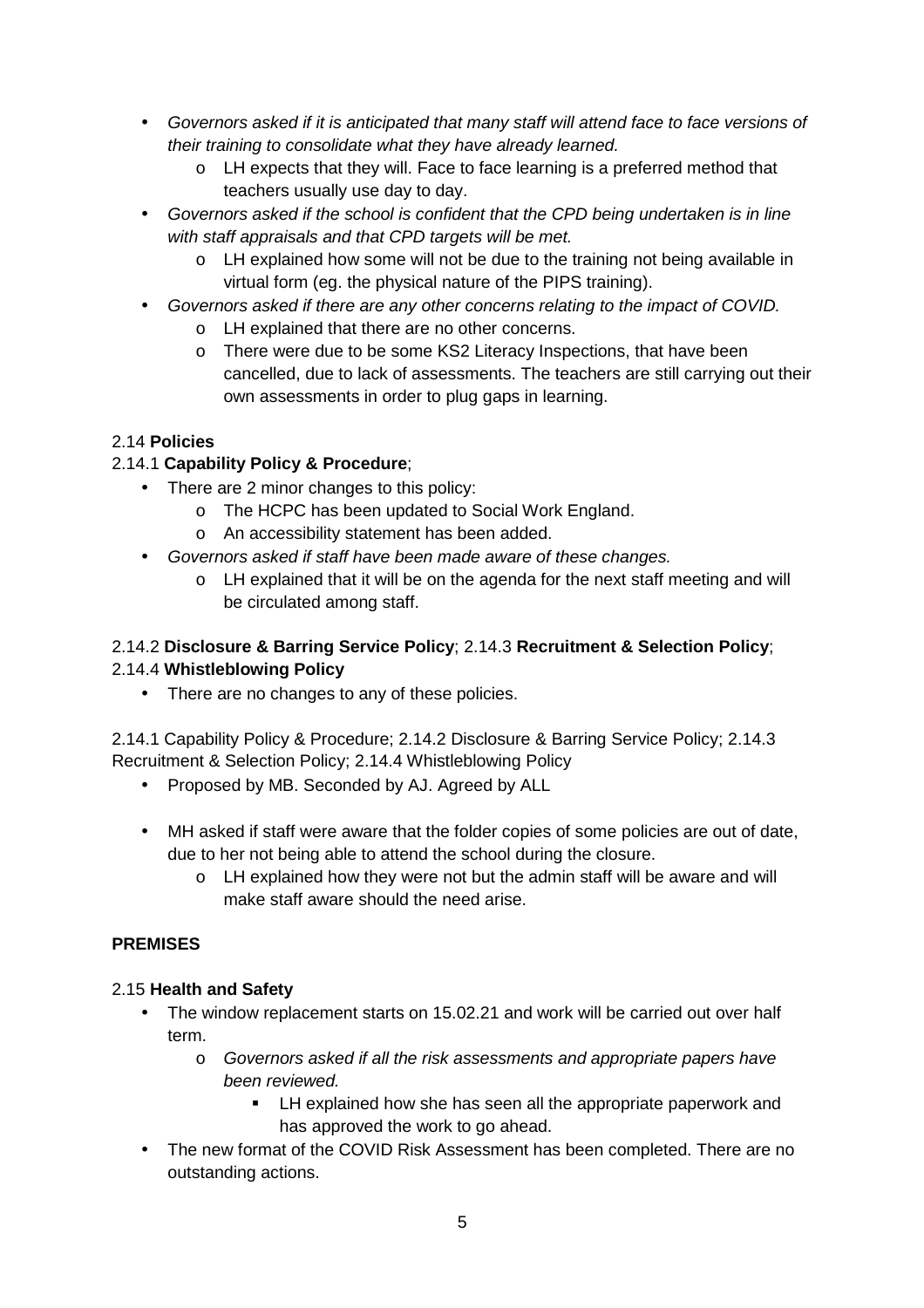- The new lockdown procedure has not been tested yet, due to COVID restrictions. This will be carried out when normal practice resumes.
- Governors asked if there are any issues that need raising from the power outage at school today.
	- o LH explained how it was an external issue that was dealt with by Western Power. Only half of the school suffered a partial power loss.

## **ACTION: LH to arrange a lockdown practice during the Summer Term.**

## 2.16 **Emergency and Continuity Plans**

- The Emergency Plan was completed in the Autumn term.
- Both the Emergency and Continuity Plans need updating to show that TN is now chair.

## **ACTION: LH to ensure both Emergency and Continuity Plans are updated to show TN as chair.**

## 2.17 **Fire Logs**

- RD has been unable to review them himself due to the school closure.
- LH assured governors that these are being reviewed weekly, along with the fire alarms test.
- The official annual fire alarm testing was completed last week.
- The fire extinguishers are not due to be tested yet.

### 2.18 **Policies**

## 2.18.1 **Asset Management Plan;**

• This is almost complete and will be ready for RES3.

### 2.18.2 **Health and Safety Policy;**

- This has been reviewed, however it needs to be linked to the COVID risk assessment.
- The link will be added and the policy circulated to governors.

### 2.18.3 **School Emergency Plan;**

• Carried forward.

### 2.18.4 **E-Safety Policy;**

- This will be reviewed as part of the GDPR bundle at FGB5.
- Governors will compare this policy to an e-safety module from an RSHE curriculum course. The link between the two could be useful to note.

### 2.18.5 **No Smoking Policy**

- There are no changes to this policy.
- Governors asked if this policy was amended to included e-cigarettes.
	- o LH explained that it was amended when they were first introduced.
- Proposed by RD. Seconded by MB. Agreed by ALL.
- Governors asked if there is a policy in place for the use of video conferencing, for use by staff, governors and pupils.